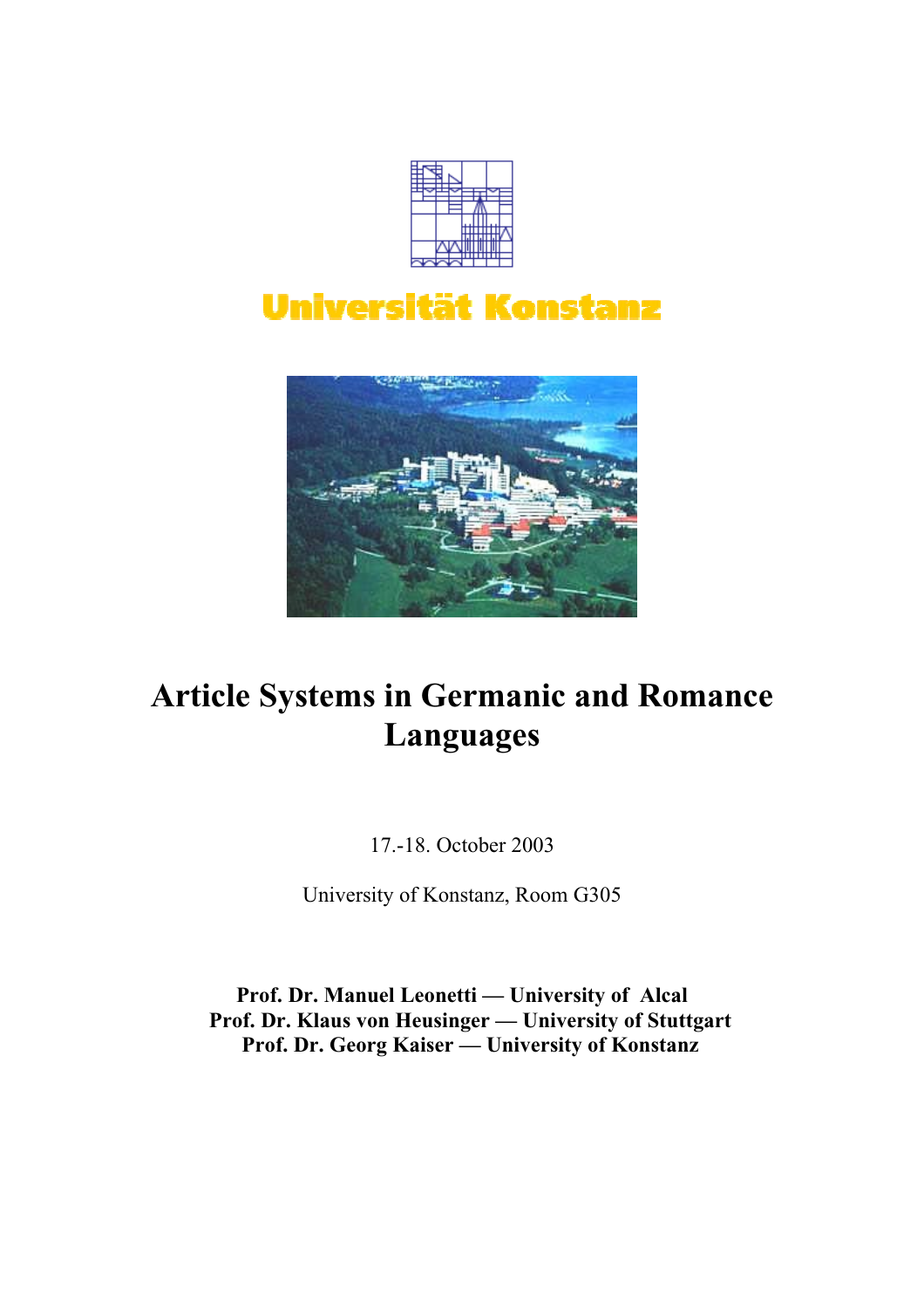# **Student Workshop on 'Article Systems' with Invited Speakers**

| 13.45-14.00     | Introduction (Klaus von Heusinger / Georg A. Kaiser)                      |  |  |  |  |
|-----------------|---------------------------------------------------------------------------|--|--|--|--|
| 14.00-15.00     | Nikola Kohl: The development of articles and clitics in Romance Languages |  |  |  |  |
|                 | Uta <b>Jansen</b> : The development of articles in Germanic Languages     |  |  |  |  |
|                 | Discussion                                                                |  |  |  |  |
| 15.00-16.00     | Maria Sabina <b>Franz</b> : The Romanian Article                          |  |  |  |  |
|                 | Cristina Ghodsi-Khameneh: The Romanian particle "pe"                      |  |  |  |  |
|                 | Discussion                                                                |  |  |  |  |
| $16:00 - 16:30$ | Coffee break                                                              |  |  |  |  |
| $16:30 - 17:30$ | Elisabeth Stark (LMU M nchen / FU Berlin):                                |  |  |  |  |
|                 | Determination and typology or why Er verwendet Butter, und nicht 1 and    |  |  |  |  |
|                 | Usa burro, e non olio, but not *Il utilise beurre, et non pas huile?      |  |  |  |  |
| $17:30 - 18:30$ | Roberto Zamparelli (Universit di Bergamo):                                |  |  |  |  |
|                 | Singular determiners in Italian                                           |  |  |  |  |
| 18.30-19.30     | Consulting time with students                                             |  |  |  |  |
|                 | Comorovski: Franz & Ghodsi-Khameneh                                       |  |  |  |  |
|                 | Stark: Kohl & Jansen                                                      |  |  |  |  |
| $20.00 -$       | <b>Zum Pfannkuchen, H</b> etlinstr. 39, Konstanz (bitte anmelden)         |  |  |  |  |

# **October, 17th (Friday ), Room G 305**

# **Oktober, 18th (Saturday), Room G 305**

| $9:00 - 10:00$  | Ileana Comorovski (Universit Nancy 2):                                                            |  |  |  |  |
|-----------------|---------------------------------------------------------------------------------------------------|--|--|--|--|
|                 | <b>On Some Indefinite Determiners of French</b>                                                   |  |  |  |  |
| $10.00 - 11:00$ | Mirjam Huss: Generic readings: kind vs. characteristic readings                                   |  |  |  |  |
|                 | Magdalena Thomas: On the Generic Use of Indefinite Singulars                                      |  |  |  |  |
|                 | Discussion                                                                                        |  |  |  |  |
| $11:00-11:30$   | coffee break                                                                                      |  |  |  |  |
| 11.30-12.30     | Dilek Donat: Definiteness and Genericity in French and Turkish. A contrastiv study                |  |  |  |  |
|                 | Olga Kounakova: Definiteness and Genericity in German and Russian.                                |  |  |  |  |
|                 | Tobias Weber: Noun Incorporation in Hungarian                                                     |  |  |  |  |
|                 | Discussion                                                                                        |  |  |  |  |
| 12.30-13.30     | Nicole Falkenhayner: Possessive Noun Phrases in English                                           |  |  |  |  |
|                 | Chryssoula Stefanou: Cardinaletti, <sup>a</sup> On the Deficient / Strong Opposition in Posessive |  |  |  |  |
|                 | <b>Systems</b>                                                                                    |  |  |  |  |
|                 | Nathalie Fritz: The Theory of the Romance Adjective Position                                      |  |  |  |  |
| 13.30-13:45     | Final discussion (Manuel Leonetti)                                                                |  |  |  |  |
| 13:45-14:45     | Consulting time with students                                                                     |  |  |  |  |
|                 | Leonetti: Mirjam Huss, Magdalena Thomas, Melanie H gle                                            |  |  |  |  |
|                 | Zamparelli: Nicole Falkenhayner, Nathalie Fritz, Tobias Weber                                     |  |  |  |  |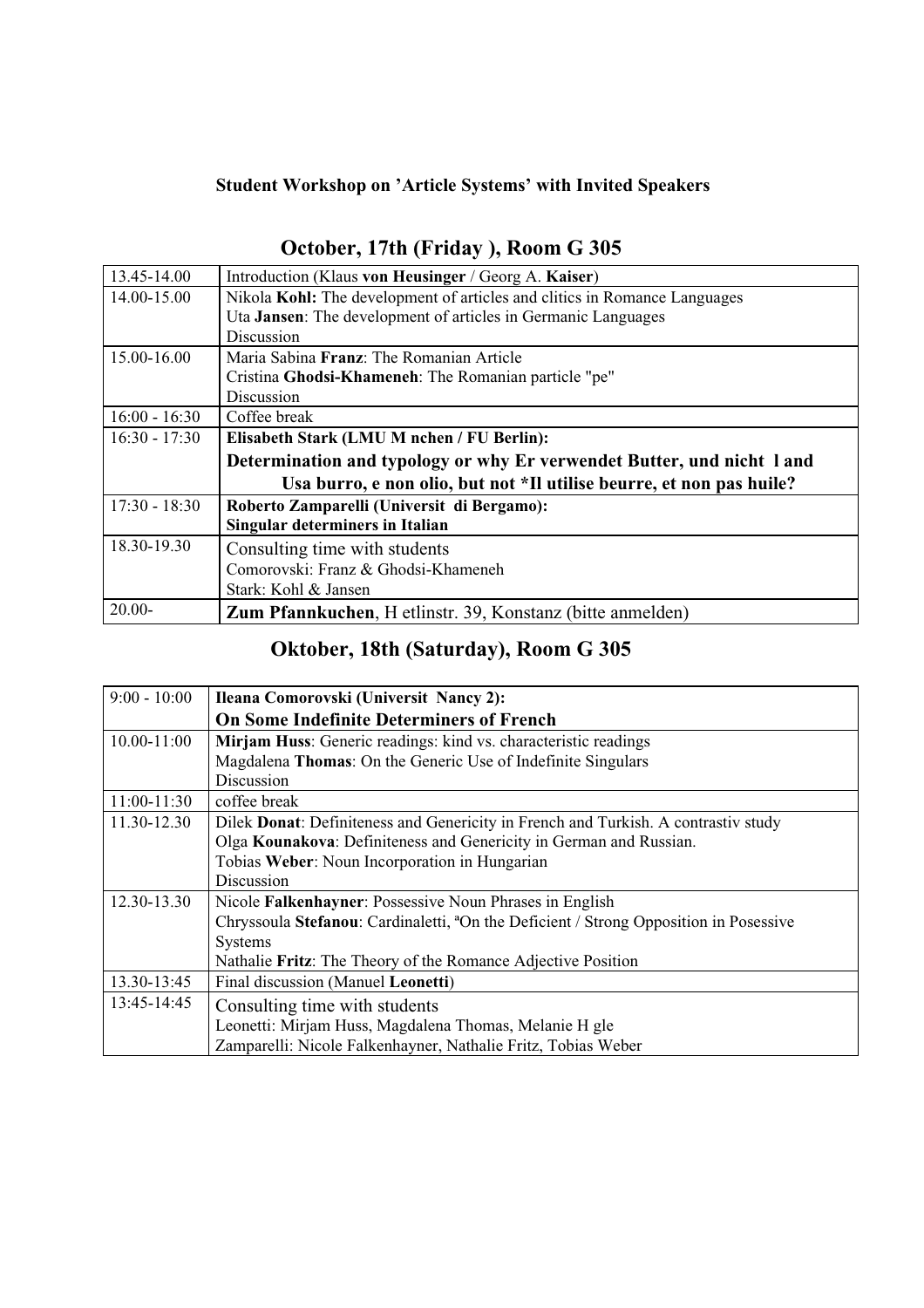## **Invited Guests:**

#### **On some indefinite determiners of French**

**Ileana Comorovski**

(Universit Nancy 2) *Ileana.Comorovski@univ-nancy2.fr*

The talk will present a French indefinite determiner from each of the two traditional classes of indefinites: indefinite articles and cardinal determiners. The article *quelque* will be analyzed in its combination with a singular count noun (e.g. *quelque question*). It will be shown that in such DPs *quelque* can have two interpretations, one being that of a free choice indefinite (Corblin (2003)) and the other one being that of a possibility operator. We will next trace the history of the lexical item *divers* from pre-Classical French to contemporary French; the purpose of this inquiry into the diachrony of *divers* is to show how *divers* has come to function as a cardinal determiner when occurring in prenominal position (*diverses questions*) and as an adjective when occurring postnominally (*des questions tr s diverses* ).

#### **Singular determiners in Italian**

**Roberto Zamparelli** (Universit di Bergamo) *roberto@unibg.it*

In this talk I will give an overview of the behaviour of various Italian singular determiners:

qualche N (singular "some") qualcuno (someone) qualcosa (something)

nessun N ("no") nessuno (no-one)

ogni N ("every") ognuno ("every-one")

niente (singular "no") qualsiasi (free\_choice "any")

These determiners have various peculiarities. The "-uno" form refers to humans, and agrees in gender. All the other forms have no agreement, tolerate N-conjunctions ("qualche adulto e bambino" 'some adult and child', 2 people) and cannot be predicative (with interesting exceptions). In addition "Niente" is negative but with a definite meaning, while "qualsiasi" can appear under an indefinite article ("un qualsiasi N" 'an any N'). I will relate these semantic properties to the structural position these elements occupy, and discuss some implications for the syntax/semantics interface.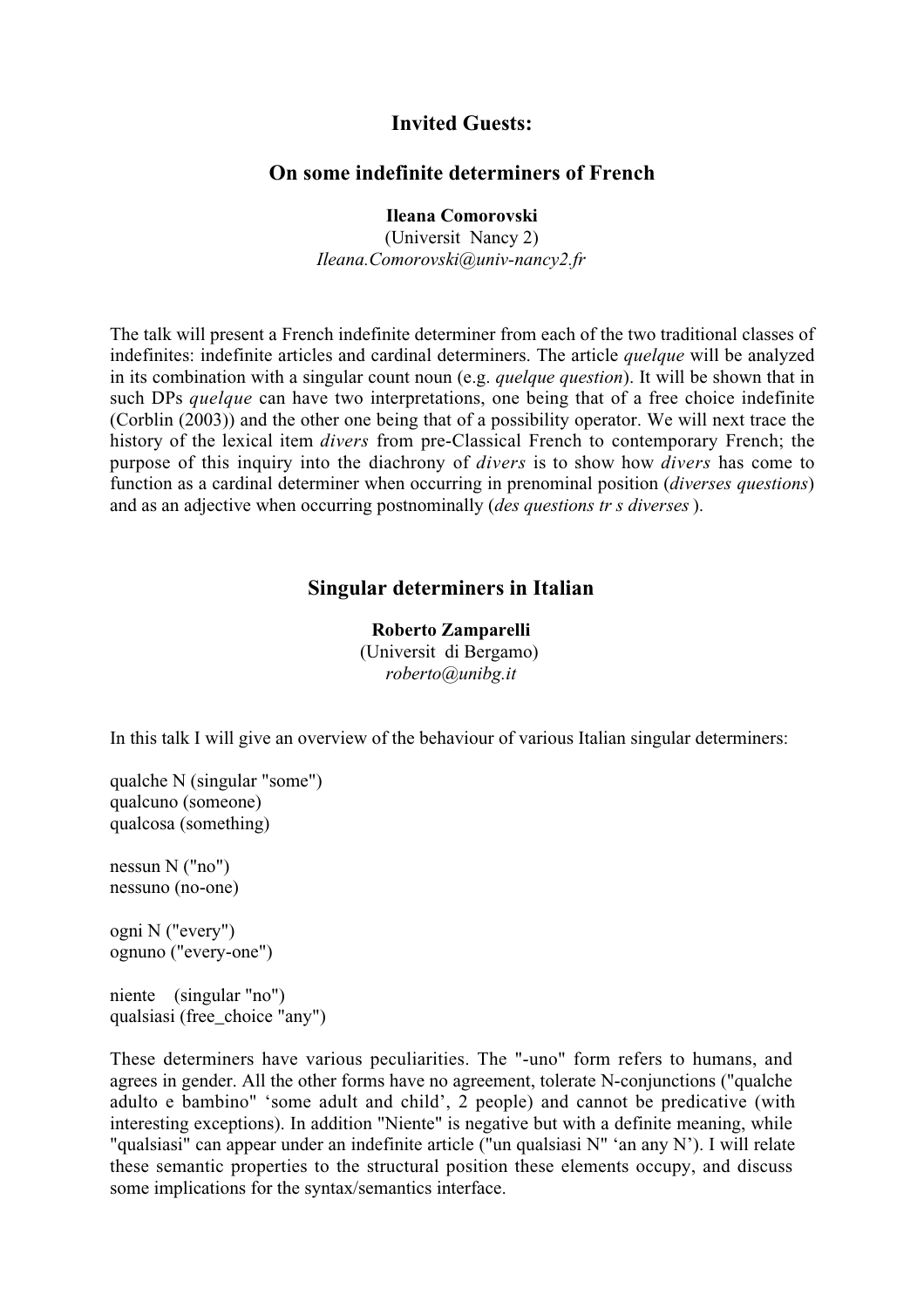# **Determination and Typology: Why** *Er verwendet Butter, und nicht l* **and** *Usa burro, e non Olio,* **but not \****Il utilise beurre, et non pas huile***?**

#### **Elisabeth Stark**

(Ludwig-Maximilians-Universit t M nchen) *Elisabeth.Stark@romanistik.uni-muenchen.de*

The aim of the talk will be to find an adquate (and typologically convincing) explanation for the distribution and functional load of non-determination in Italian. Compared to French, one of its sister languages in Romance, Italian admits more readily non-determined noun phrases in argument position — but still much less than e.g. German. Two proposals of classification and explanation for these facts (Schroten 1991 and Chierchia 1998) will be discussed and criticized in a Romance perspective, before an alternative explanation will be given, which considers Romance indefinite determiner systems as a supplmentation and/or complementation of the original Latin classification system via a considerably complex noun morphology.

- Chierchia, Gennaro (1998): ªReference to Kinds across Languages , in: *Natural Language Semantics* 6-4, 339-405.
- Lehmann, Christian (1991): ªThe Latin Nominal Group in a Typological Perspective , in: Robert Coleman (ed.): *New Studies in Latin Linguistics. Selected Papers from the 4<sup>th</sup> International Colloquium on Latin Linguistics, Cambridge, April 1987*, Amsterdam/Philadelphia: Benjamins, 203-232.
- Schroten, Jan (2001): ªL absence de d terminant en espagnol , in: Georges Kleiber / Brenda Laca / Liliane Tasmowski (eds.): *Typologie des groupes nominaux*, Rennes: Presses Universitaires de Rennes, 189-203.

### **Student Contributions˚:**

#### **Definiteness and Genericity in French and Turkish. A contrastive study**

#### **Dilek Donat**

*dilekdonat@hotmail.com*

1.a) The definite article in French is often unsed before a noun. This indicates an object that is known by the speaker .The singular definite article can also be used when one considers a species, a category, and not only one individual. The definite article is used to refer to an identifiable entity starting from the only descriptive contents of the remainder of the noun*.* The reference which is established can be specific*,* can relate to particular individuals,( definiteness) or to a group of a class or of a subclass from individuals( genericity).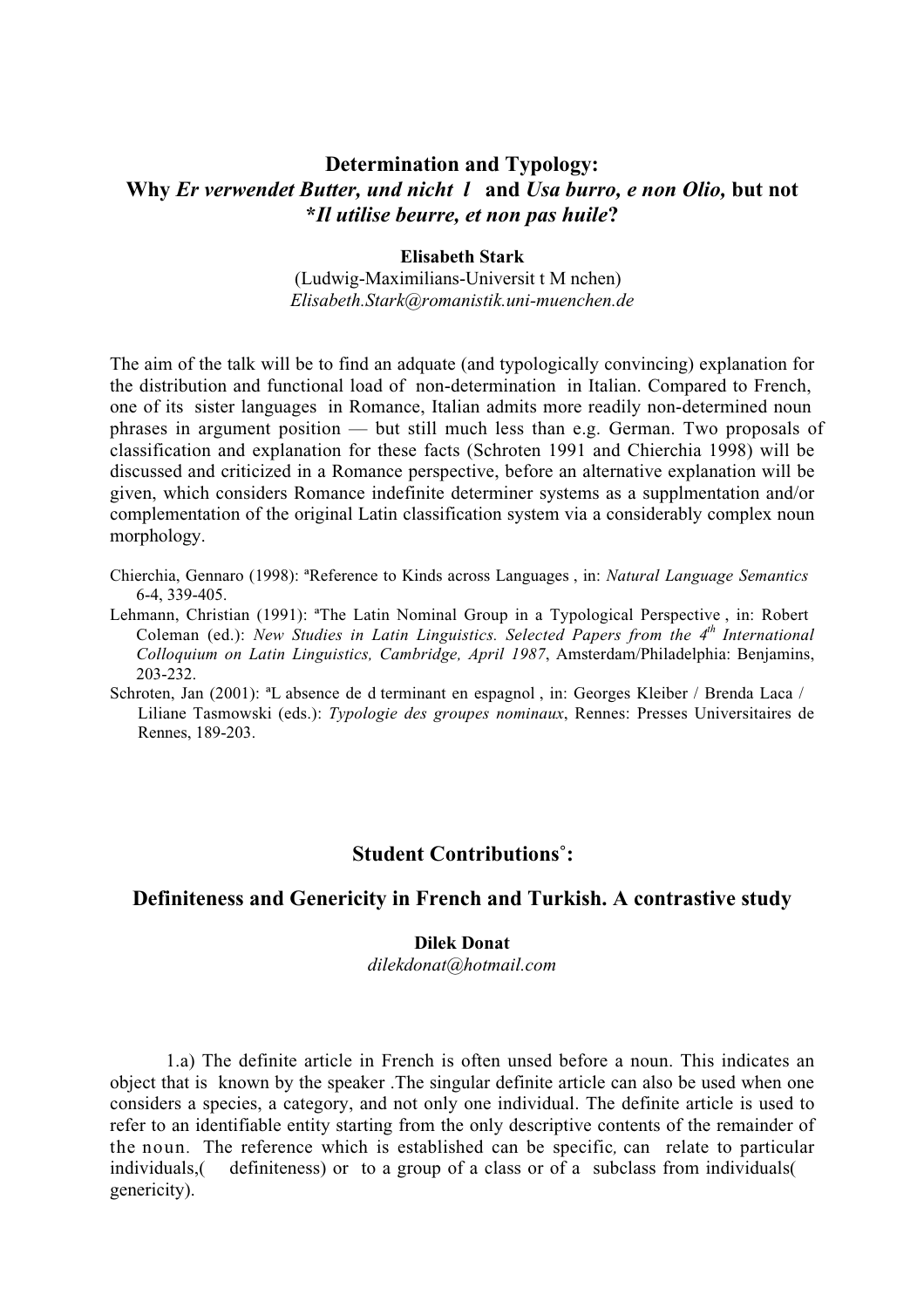Theories of definiteness:

- theory of anaphoricity identification
- theory of uniqueness inclusiveness
- theory of deictic salience

b) The indefinite article is placed in front of an unspecified noun.

2. Turkish does not have a definite article, corresponding to the French. The number bir , which means, one in English functions as an indefinite article when it is not stressed. The absence of bir is one way of definitizing NPs. In fact, definiteness and referentiality of NPs are signaled by a varieta of strategies in Turkish, namely Morphological marking, word order, stress, and context, among which there is an intricate interplay. The indefinte article bir gives an indefinite reading to any NPs. Whether the indefinite subject is specific or nonspecific is dependent on factors such as context, stress, or tenst/aspect. A subject Np not preceded by bir is either definite or non-referential. This ambiguity is resolved by word order and/ or stress. The apparent semantic role of the accusative marker may seem to be one of definitizing the NP.

Examples:

|     |                         | a) definiteness in French                |                     |                    |              |
|-----|-------------------------|------------------------------------------|---------------------|--------------------|--------------|
| (1) | bana                    |                                          | kitab-i             | uzat               |              |
|     | 1sgl-dat                |                                          | book-acc            | give               |              |
|     | Passe-moi le livre      |                                          |                     |                    |              |
| (2) | (benim)                 |                                          | ogl-um              | araba-yi           | sevi-yor     |
|     | 1sgl-pos                |                                          | son-1sgl-dat        | car-acc            | love-aor     |
|     |                         | mon fils aime la voiture                 |                     |                    |              |
| (3) | ekip                    |                                          | $mac-I$             | kaybet-ti          |              |
|     | team                    |                                          | game-acc            | lose-past-3sg      |              |
|     | l'equipe a perdu le jeu |                                          |                     |                    |              |
|     |                         | referential+specific reading in Turkish. |                     |                    |              |
|     |                         | b) genericity in French                  |                     |                    |              |
| (4) | (Ben)                   |                                          | roman               | sev-er-im          |              |
|     | I                       |                                          | roman               | love-aor-1sgl      |              |
|     |                         | J'aime les romans                        |                     |                    |              |
| (5) | (Ben)                   | bir                                      | grenci              | ari yor um         |              |
|     | I.                      | a                                        | student             | look_for-prog-1sgl |              |
|     | je cherche un tudiant   |                                          |                     |                    |              |
| (6) | polis                   |                                          | insan-lar-i         | kor-ur             |              |
|     | police                  |                                          | human-pl.-acc       | protect-aor        |              |
|     |                         | la police prot ge les gens               |                     |                    |              |
|     | Examples:               |                                          |                     |                    |              |
| (7) | (Ben)                   |                                          | insan-lar-I         |                    | sev-er-im    |
|     | T                       |                                          | human beeing-pl-acc |                    | love-aor-1sg |
|     | I love human beeings    |                                          |                     |                    |              |
|     |                         | J'aime l' tre humain                     |                     |                    |              |
| (8) | $*(Ben)$                |                                          | elma-lar-i          | severim            |              |
|     |                         |                                          | apple-pl-acc        | $love-aor-1sg$     |              |
|     | I love apples           |                                          |                     |                    |              |
|     | J'aime les pommes       |                                          |                     |                    |              |

#### Conclusion:

Proper nouns which are inherently definite obligatorily take the accusative marking when they are the object. Common nouns differ from proper nouns in that they may or may not take the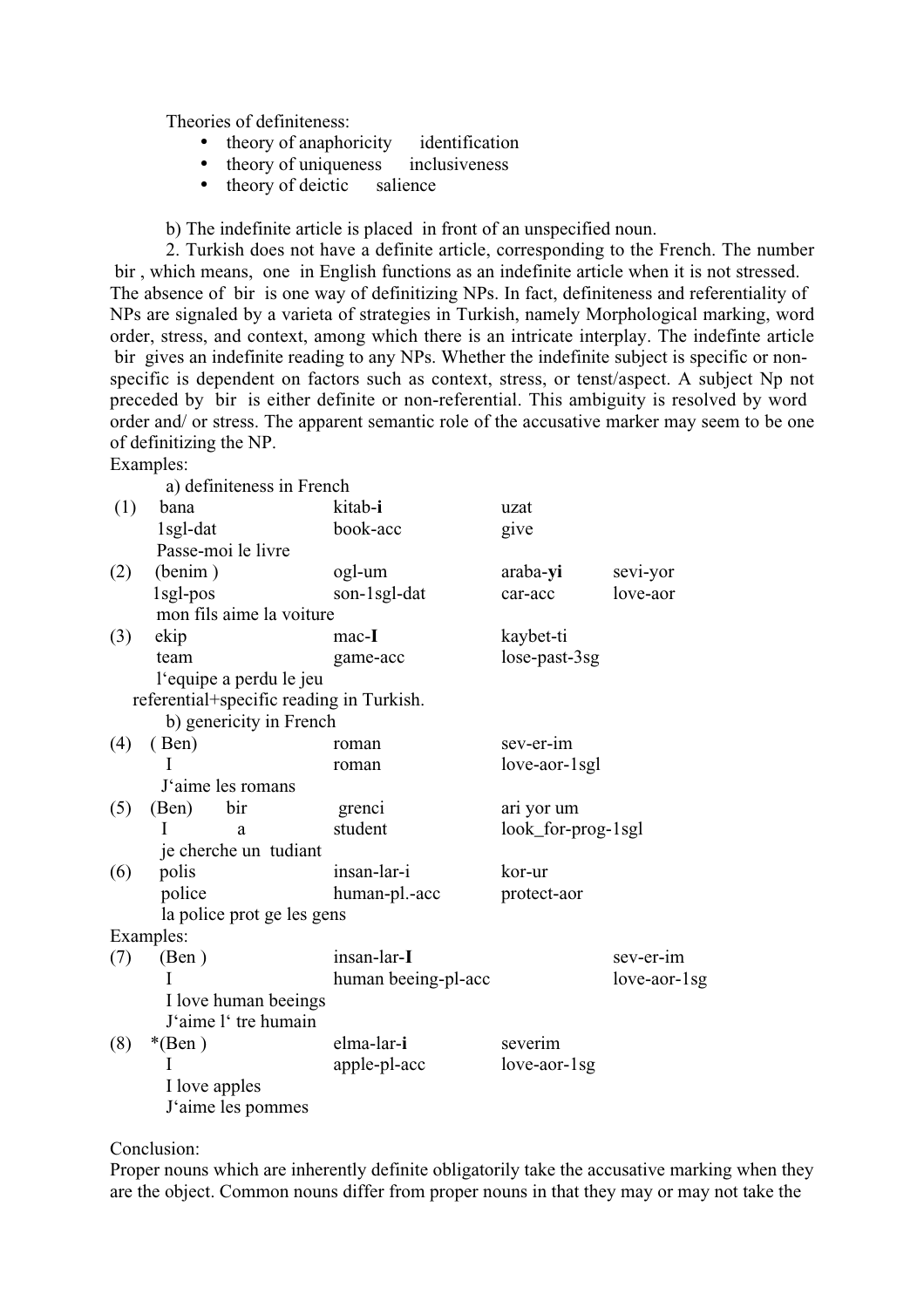accusative case when they are the direct object, and this is where the case marking appears to have a definitizing function. Especially in statements of general truth, must be in the accusative case, without necessarily having a definite reading. In such a case a direct object with the accusative marking may have a non-referantial or indefinite (non-specific) reading. Whereas when the direct object is unanimate cannot take the case marking to express the non-referntial reading of the NPs.

#### **Literature:**

Eser Emine Erguvanli, *The Function of Word Order in Turkish Grammar*, University of California Press, p.17-21.

Martin Riegel, Jean-Christophe Pellat, Ren Rioul*, Grammaire m thodique du francais* p.154- 160

Maurisse Grevisse, *le bon usage*, p.870-871 Yusuf Mardin, *Colloquial Turkish*, p.8

## **Possessive Noun Phrases in English**

**Nicole Falkenhayner** *nicole.falkenhayner@uni-konstanz.de*

In my presentation I would first like to outline how possessiveness is seen as being a part of the notion of definiteness by Lyons, so I will try to give some arguements why possessives are among definites. I will then try to illustrate how the structure of possessives is normally categorized into DP-structure. Lyons, drawing on further literature, is presenting a Movement operation in which the possessiveness marker, believed to originate in SpecifierNP, moves upwards to SpecDP. After the Movement, the expression for possessiveness (such as the English clitic *'s* ) could either fall under Dß, or it could stay in SpecDp and D would be null.

For English, a ªfull movement is assumed in contrast with only a partial movement in Western Romance languages such as Spanish or Italian (Comp. Lyons, ch. 8). In this way, a definite article may appear in the structure in Romance, but in English, D is either *'s* or null, so there is no space for a further definite determiner (\**Peter s the pictures*).

Lyons entertains the idea that there is a certain form of D that only occurs with Poss Movement, and which can assign genetive case. He calls this ªDPoss .

But are English possessives really ªwatertight in their definiteness? I will try to present some data where they can have indefinite readings, especially in existential sentences (*There was a man's job at stake,* example taken from Schoorlemmer*)* . What could be the principle accounting for them? And what is the relationship between possessives and definiteness?

#### **Literature**

Lyons, C. *Definiteness.* Cambridge: Cambridge University Press, 1999 Schoorlemmer, M. ªPossessors, Articles and Definiteness in: Alexiadou, A./Wilder, C. (eds.). *Possessors, Predicates and Movement in the Determiner Phrase*. Amsterdam: John Benjamins Publishing Co., 1998

Vangsnes, fl.A.*The Syntactic Source and Semantic Reflexes of the Definiteness Effect* . Cand. Phil. Thesis, University of Bergen, 1994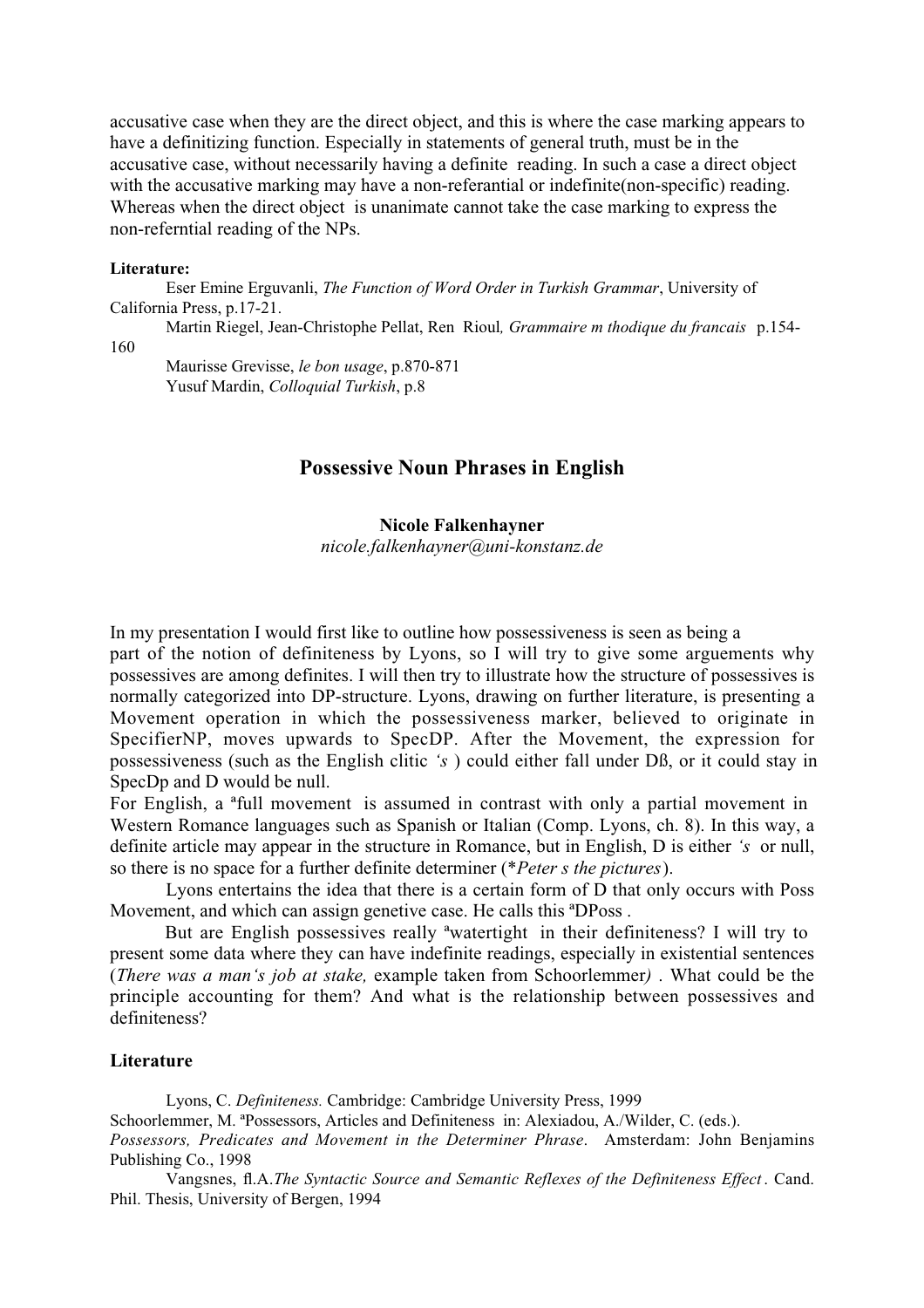# **The Romanian Article**

#### **Maria Sabina Franz**

*sabina.ionita@uni-konstanz.de*

A. The Romanian Article is a regular component of the flexion, a so-called "morpheme of minimal determination" (Iordan /Robu, Limba romana contemporana).It is a dependent element whose pragmatical and communicative function is to isolate, to identify and to individualize a noun or a substitute of a noun.It is the flexional element which agrees with the noun in gender and number putting case in a concrete form. The definite article has a syntactical content. Even if it melts with an adjective the definite article is considerated to be an element depending of the noun: frumosul castel.

B.Description:

- 1. The enclitic definite article joins the noun in the singular by:
- \*\* a) Agglutination

<sup>o</sup>  $\ddot{\cdot}$  b) Adding the vowel -u to the nouns ending in a consonant, the vowel a, the vowel i;

˚˚ ˚ ˚ c) Replacing the nominal ending with the definite article.

2. Adjectives can also be accompanied by the enclitic definite °article.

C. Forms:

| 000                                                                                                                                      | masculine                | feminine | neuter    |
|------------------------------------------------------------------------------------------------------------------------------------------|--------------------------|----------|-----------|
| <sup>oo</sup> Singular °N. Ac. -1, -le, -a                                                                                               |                          | a        | $-l, -le$ |
|                                                                                                                                          | G.D. $^{\circ}$ -lui, -i | $-1$     | -lui      |
| $V$ $\circ$ $\circ$ $\circ$                                                                                                              | -le                      |          | -le       |
| $\degree$ Plural $\degree$ N. Ac -i                                                                                                      |                          | -le      | -le       |
|                                                                                                                                          | G.D. $^{\circ}$ -lor     | -lor     | -lor      |
| $\begin{array}{cccccccccccccc} \circ & \circ & \circ & \circ & \circ & \circ & \circ & \circ \end{array}$<br>$V$ $\circ$ $\circ$ $\circ$ | $-lor$                   | -lor     | -lor      |

The definite article -l is very often not pronounced; it is never pronounced in the colloquial language; its function is taken over by the phoneme (u), which is always obligatory in order to join together the stem of the noun and the article: tricou (-ow) : tricou'(-ou) D. Uses:

- The definite article always appears with:
- \*\*1. Specific names and generic names:
- \*\*\* Lupul isi schimba parul, dar naravul ba.<br>\*\*\* The welf may less his teeth but naver h
- The wolf may lose his teeth, but never his nature.
- 2. Nouns which express unique objects from the world around (names of towns, headlines) ˚ 3. Abstract nouns:
- ˚˚ ˚ ˚ Pacea este bunul cel mai de pret.
- Peace is the most precious thing.
- $\degree$  4. Various conceptions of time and measure:
- • • • Vinerea este rezervata consultatiilor.
- ˚˚ ˚ ˚ Friday is reserved for consultations.
- \*\*\*\* Materialul costa 100 de lei metrul.
- The material costs 100 lei per meter.
- $\degree$  5. Proper names who are known (enough) to the hearer:
- So Joi vin Dumitrestii.
- The Dumitrescus come on Thursday.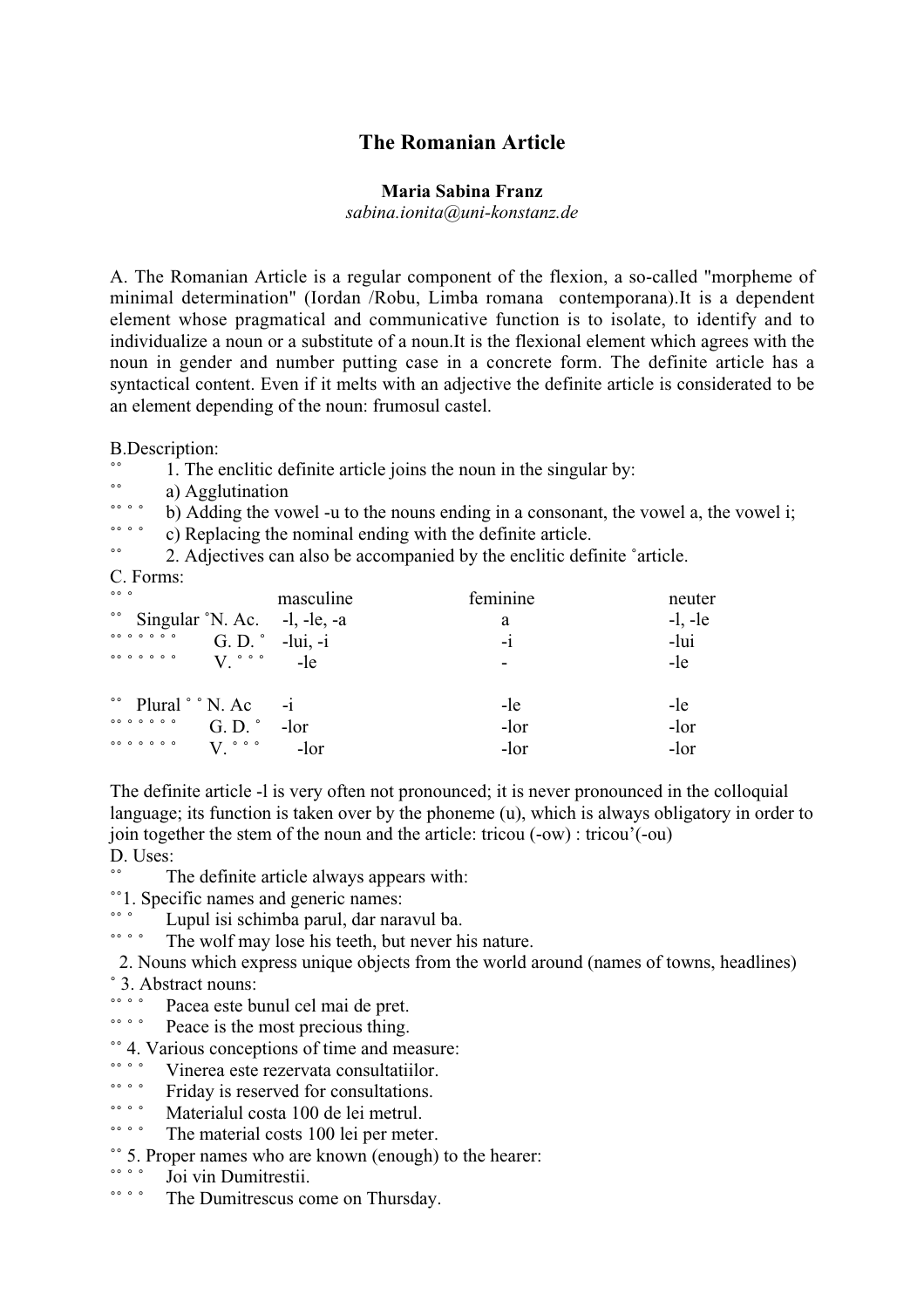Usually there is no definite article after prepositions: in padure : in the woods. But there are a few exceptions: the preposition cu , some prepositions which appear with nouns in the genitive or dative case, prepositions + certain nouns which express persons or animals (real or not) known to the hearer.

˚E. Functions:

- $\frac{\ }{\ }$  1. Conversion
- 2. Gender-markers for nouns designating inanimate entities<br>• 2. Formative in the structure of ordinal numerals
- 3. Formative in the structure of ordinal numerals.

## **The theory of the Romance adjective position**

#### **Nathalie Fritz**

*nathalie.fritz@uni-konstanz.de*

In many languages attributive adjectives stand either in front of or after the noun; in Germanic Languages, like English or German, they must stand in prenominal position.

- (1) a beautiful city  $\ell^*$  a city beautiful (engl.)
- (2) eine sch ne Stadt / \* eine Stadt sch ne (deutsch)
	- a beautiful city a city beautiful

In other languages, the standard order is Noun-Adjective:

(3) hiri polit bat  $/*$  polit hiri bat (Basque) city beautiful one / beautiful city a

In Romance Languages both orders are allowed; mostly without any semantic difference:

- (4) une belle city / une ville belle (French) a beautiful city / a city beautiful
- (5) una bonita ciudad / una ciudad bonita (Spanish) a beautiful city / a city beautiful

From a statistic point of view, the postnominal position (N-Adj) ist more common than the prenominal postion of adjectives in French or Spanish.

The following question arises:

Which principles determine the adjective position in Romance Language? Or, to be more precisely, under which circumstances the adjective is allowed in a prenominal position? In order to answer this question, I will try to present an approach by Radatz (2001) who tries to explain the adjective order in Romance Languages by using semantic principles.

Literature:

Radatz, Hans-Ingo, *Die Semantik der Adjektivstellung: eine kognitive Studie zur Konstruktion ªAdjektiv + Substantiv im Spanischen, Franz sischen und Italienischen* , T bingen, Niemeyer 2001

Fuchs, Voker, *Taschenlexikon der franz sischen Grammatik*, A. Franke Verlag in T bingen und Basel, 2001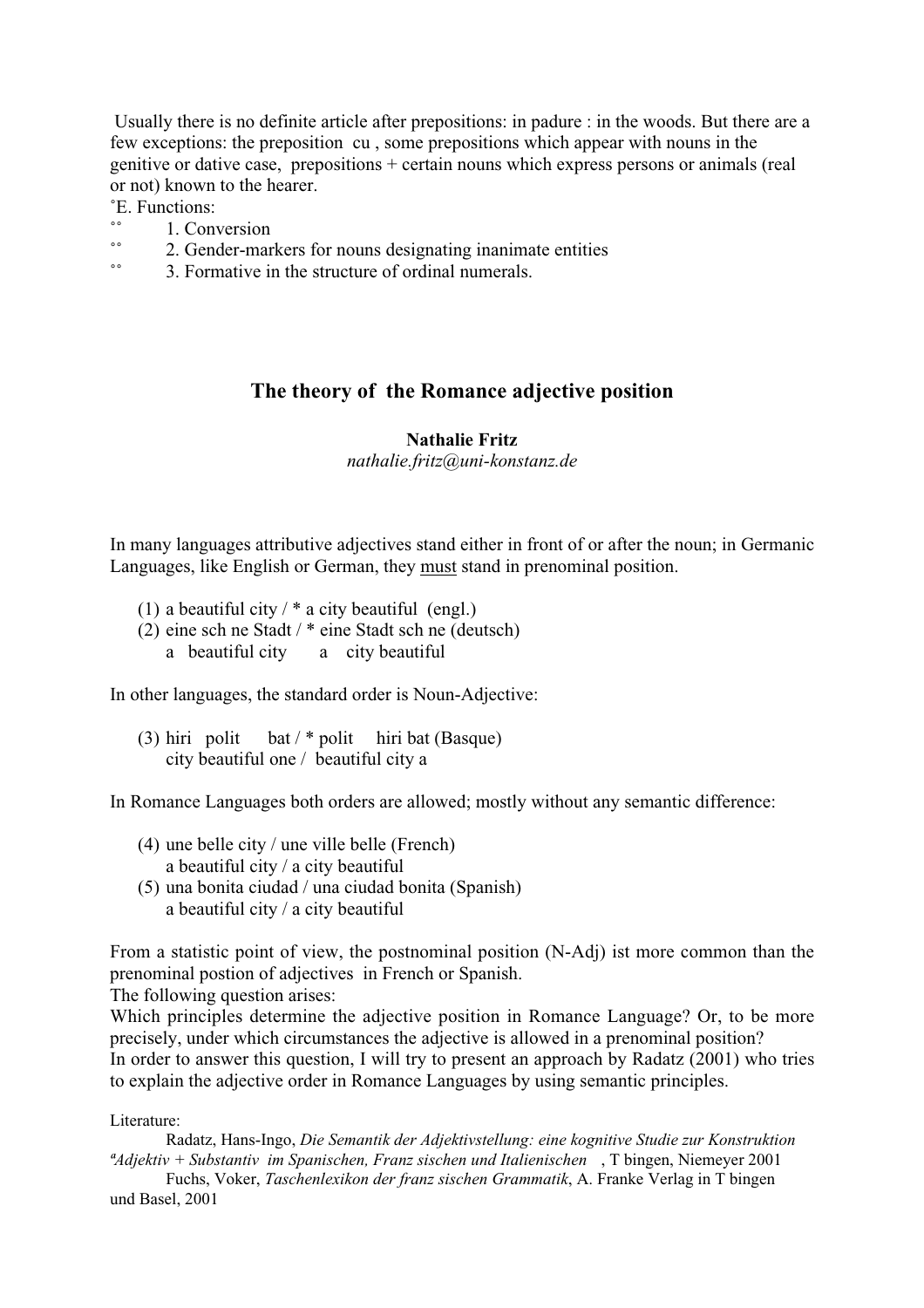## **The Romanian Particle ªpe**

#### **Cristina Ghodsi Khameneh**

cristina.balan@uni-konstanz.de

In my presentation I will discuss the preposition pe as Accusative marker of the Direct Object and especially NPs and quantity markers with pe under certain factors: [–definite], [–specific], [–human], [–generic].

Example:

 a) O vad **pe** Maria. Her see 1sg prep Acc. Mary. I see Mary. b) L -am observat **pe** Ion. Him aux 1sg noticed (past) **prep Acc.** John. I noticed John.

An overview will be given over the most important context in which the use of the preposition pe in Romanian is possible, optional or obligatory and they will be illustrated in examples.

Literature:

Farkas, Donka (1978), *Direct and Indirect Object Reduplication in Romanian*. In: Chicago Linguistic Society 14.1:88-97

Popescu, Stefania ( 1997 ), *Gramatica Practica Limbii Romane*, Editura Lider Bucuresti. Popescu, Alexandra (1997), *Objectklitika und Argumentlinking im Rum nischen* , Heirich-Heine Universit t, D sseldorf

#### **Genericity - Generic readings: kind vs. characteristic readings**

#### **Mirjam Huss**

*Miri.huss@gmx.de*

My aim is to give an overview of topics and issues within the area of generics, with emphasis on the distinction between kind and characteristic reading.

We differentiate between two basic varieties:

- reference to a kind

- Example: The potato was first cultivated in South America
- reference to a general property ( characteristic sentences)
- Example: John smokes a cigar after dinner.

They are called *generic* sentences.

We classify the kind-referring NPs and the characterizing sentences that way: we look at the behaviour of kind-referring NPs vs. object-referring NPs and their basic properties and we will also have a look at the difference between characterizing sentences and particular sentences and their basic properties.

Basically an overview over the most important characteristics of genericity in kind-referring NPs and characterizing sentences will be given and these will be illustrated in examples.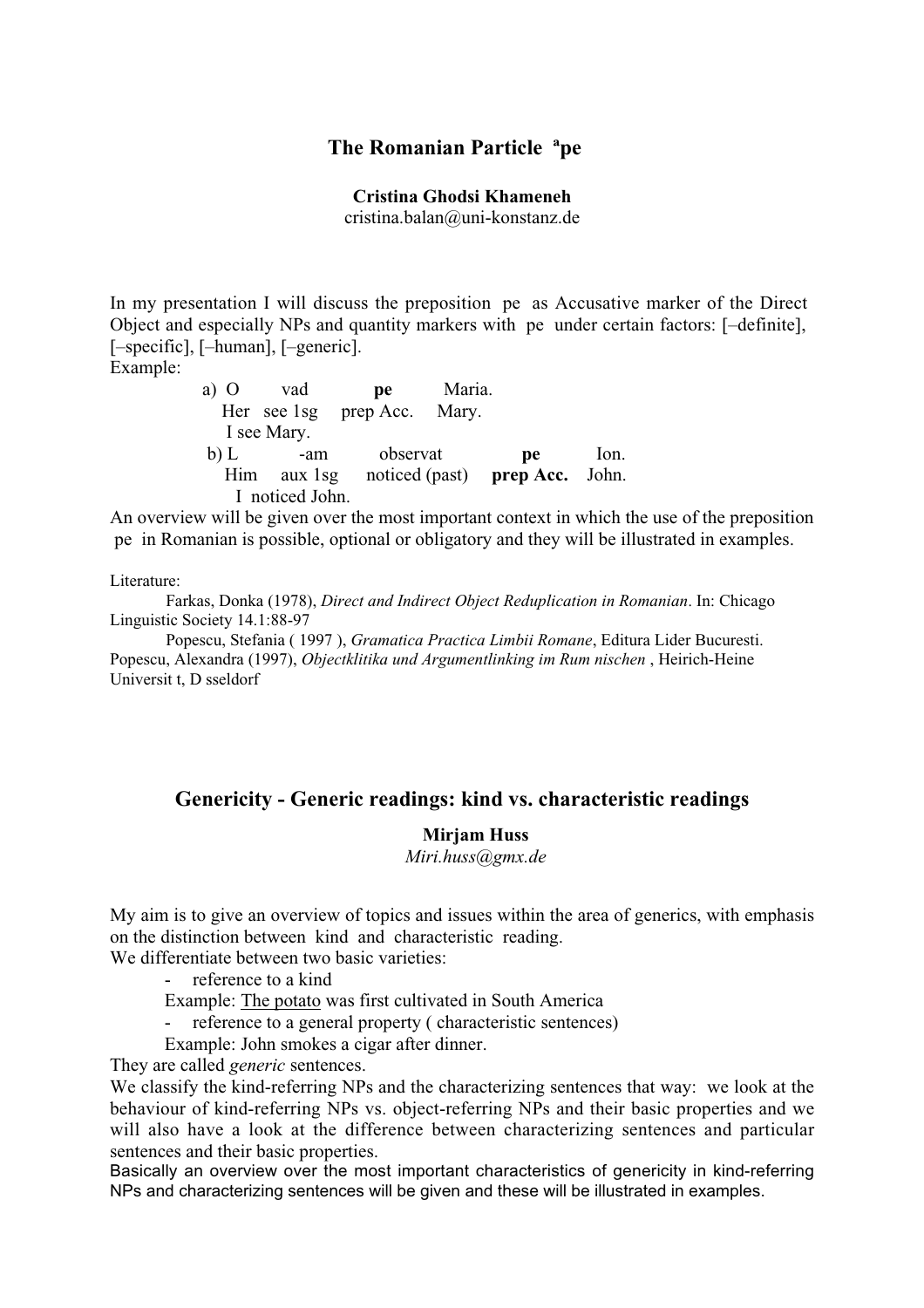# **The development of articles in the Germanic languages**

#### **Uta Jansen**

*ujansen77@hotmail.com*

- Two theories of possible grammatical factors triggering the development of articles will be presented:
	- o Heinrichs theory (1954):

Since the demonstrative force of the suffix *en/on* eroded and was no longer sufficient to indicate the demonstrative character of the adjective, the need for a new reference marker arose. Therefore, the demonstrative pronoun *sa/thata/so* was used in pre-adjectival position.

o Theory of other scholars (Behagel,1923; Paul, 1959; Giusti 1993: Holmberg, 1993):

The loss of nominal morphology led to the rise of the article

- Counterarguments against both theories will show the difficulty of this subject
- It will be shown that there is good reason to analyse definite determiners as demonstratives in the older Germanic languages:
	- o They have the same distributional properties as demonstratives in the modern Germanic languages
	- o They are used to translate demonstrative pronouns from the source text
	- o They may be used pronominally in the older Germanic languages
	- o Definite determiners cannot move to a governing prepositional head in Gothic and Old High German
- A diachronic perspective on the rise of lexical determiners will show that the restrictions on the use of definite determiners are gradually lost. Determiners are no longer used as demonstrative elements. Their new function is to mark NPs for definiteness.

# **The development of articles and clitics in Romance languages**

Nikola Kohl *niko.kohl@gmx.net*

In my presentation I will draw the attention to the emergence of a D-system in the Romance languages which was not present in the earlier stages of Classical Latin. As we know, the Classical Latin was characterized by the absence of articles and clitic pronouns in the modern Romance sense. The system of CL only knew the deictic and/or emphatic elements *ipse* and *ille* on which I will focus here because both lead to the rise of the Romance articles.

In CL, the semantic properties of *ille* and *ipse* differ in certain respects: while *ille* has a distal and anaphoric meaning, *ipse* is used to emphasize and contrast the relevant items in the discourse. Later, *ille* and *ipse* still have distinct but overlapping functions (the former a cataphoric and the latter an anaphoric function).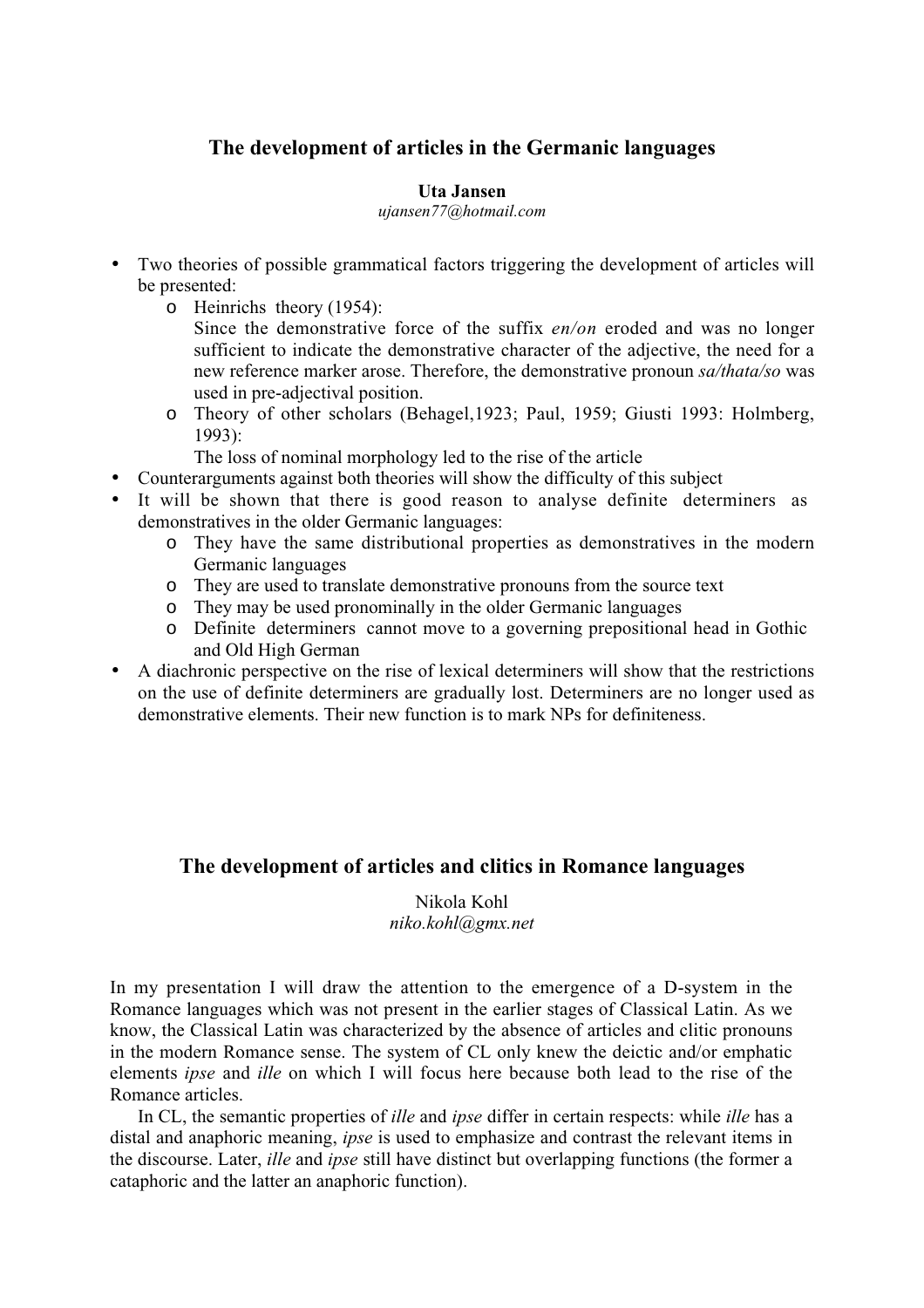I will first of all refer to an article from Vincent Nigel "The emergence of a D-system in Romance" (1997:150-168).

Vincent suggests that the developments of articles and clitics in Romance languages are linked and that they are both assigned to the category D. Vincent argues that the different patterns of morphological realization of the third person clitics (which always derive from Latin *ille*) and the articles (which sometimes derive from *ille* and sometimes from *ipse*) are reflections of two independent and convergent developments. The development of the clitics concerns the verb-object relation and the development of the articles involves the clause-subject relation. Furthermore he argues that these changes show the emergence of a subject-object asymmetry that we do not find in Latin.

#### Literature:

Greenberg, *Joseph Numeral classifiers and substantival number: Problems in the genesis of a linguistic type* in: Heilmann, Luigi (ed.) Proceedings of the Eleventh International Congress of Linguists, Bologna-Florence, Aug. 28 - Sept. 2, 1972, 2Bdd., Bd 1, Bologna 1974. S. 17-37

Meisterfeld, Reinhard *Die unbestimmte Bestimmung: Zur Entstehung des unbestimmten Artikels in den romanischen Sprachen* in: Staib, Bruno (ed.), Linguistica romanica et indiana: Festschrift f r Wolf Dietrich zum 60. Geburtstag. T bingen 2000

Nigel, Vincent *The emergence of the D-system in Romance* in: Parameters of morphosyntactic change. Cambridge 1997

Selig, Maria, *Die Entwicklung der Nominaldeterminanten im Sp tlatein* . T bingen 1992

#### **Definiteness and Genericity in German and Russian**

#### **Olga Kounakova**

*olga.kounakova@uni-konstanz.de*

In many languages a noun phrase may contain an element which seems to have as its principal role to indicate the definiteness or indefiniteness of the noun phrase. In German as well as in most other Germanic and Romance languages this element is a lexical item, namely the definite and indefinite article. Their presence or absence in the NP shows the degree of familiarity or identifiability of the referent. In the language like Russian there are no articles, but the indication of definiteness is realized by certain morphosyntactic means, for example syntactic structure of the sentence or the position of the verb and the NP. In my work I would like to show by which means definiteness is expressed in Russian in comparison with German. Among the main points I am going to look at are the topic-comment relation ,V-N and N-V structures ,sentences with direct and indirect object, indefiniteness realized by attributive modifiers, particles and indefinite pronouns and anaphoric use of NPs.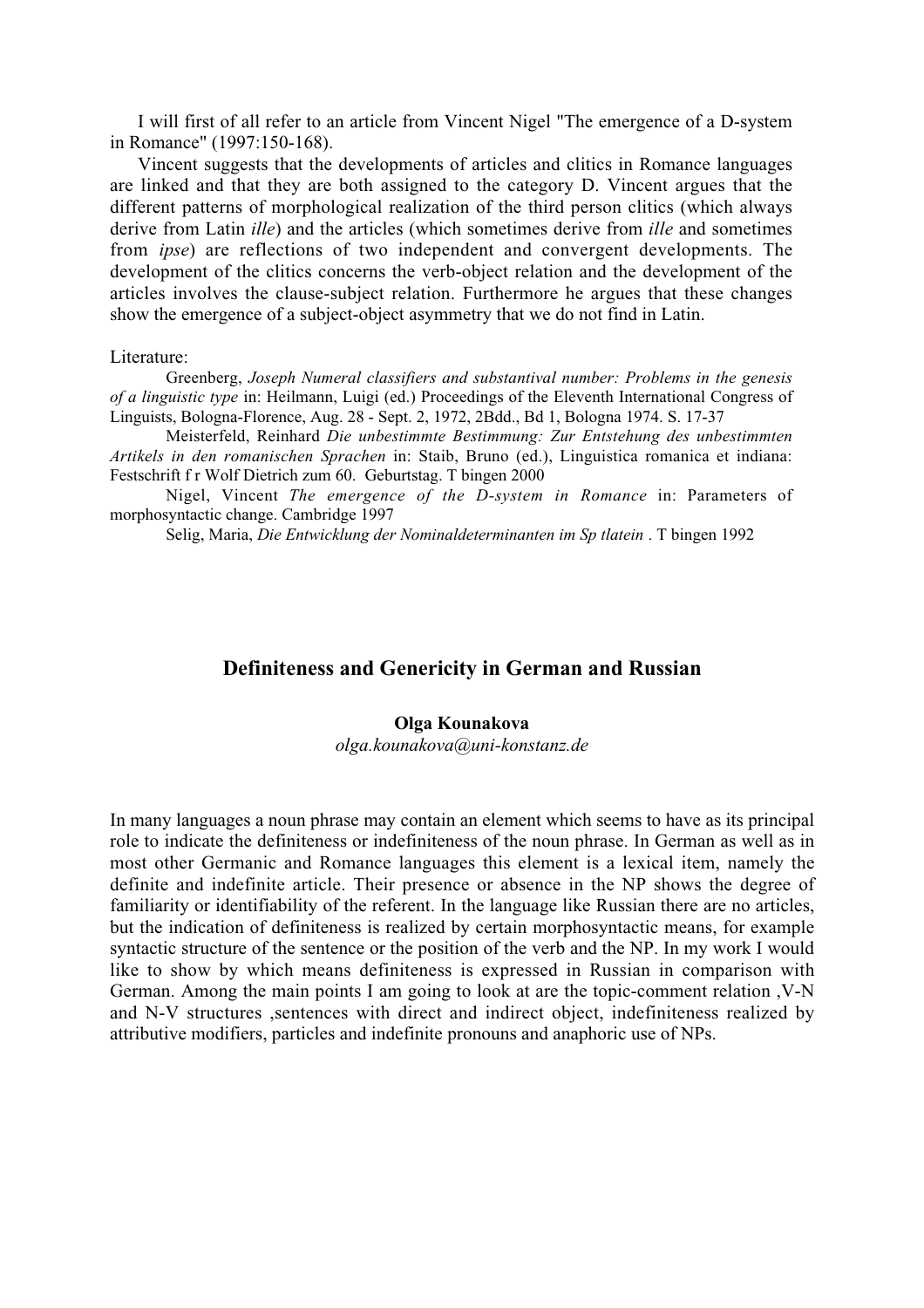# **Cardinaletti, ªOn the Deficient / Strong Opposition in Posessive Systems**

#### **Chryssoula Stefanou**

*chrisastefanou@yahoo.com*

Anna Cardinaletti compares in her paper pre-nominal and post-nominal possessive pronouns, drawing mainly on Italian data. She argues that pre-nominal possessives are deficient. Postnominal possessives on the other hand are strong. She takes evidence from the fact that properties of possessives can vary with position, e.g. a possessive pronoun can be focalised, coordinated or modified only when it is in the post-nominal position. This analysis requires movement from a common post-nominal base position into one higher position in the DP. The so-called N to D movement is also supported by Longobardi. In my presentation I will summarize Cardinaletti s main points and compare her arguments with Longobardi s DP Hypothesis.

# **On the Generic Use of Indefinite Singulars**

#### **Magdalena Thomas**

*magdalenathomas@gmx.de*

The distribution of indefinite singular generics and bare plural generics is very different. Indefinite singulars are one possibility to express genericity in English, but their distribution is quite limited. They are restricted to properties that are in some sense, necessary , essential , inherent , or analytic .

Ariel Cohen comes in his article, On the Generic Use of Indefinite Singulars 2001 to the point that indefinite singulars are disallowed in characterizing generic statements, in contrast to bare plurals. For example it s possible to say:

- (1) Dinosaurs were huge (characterizing generic) but not
- (2) \*A dinosaur was huge

The same happens with the direct kind predication. We re allowed to say:

- (3) Dinosaurs are extinct ( direct kind predication) but not
- (4) \*A dinosaur is extinct.

As we have seen, there are some examples where we achieve the generic reading only with bare plurals. But there are also various situations where it seems possible to use indefinite singulars for a generic reading. Indefinite singulars may receive a generic reading in a context that makes it clear that a rule or a regulation is referred to. The same happens with definitions. Definitions are seen as linguistic rules and can also be expressed by indefinite singulars.

(The various differences between the two types of generic are shown to follow.)